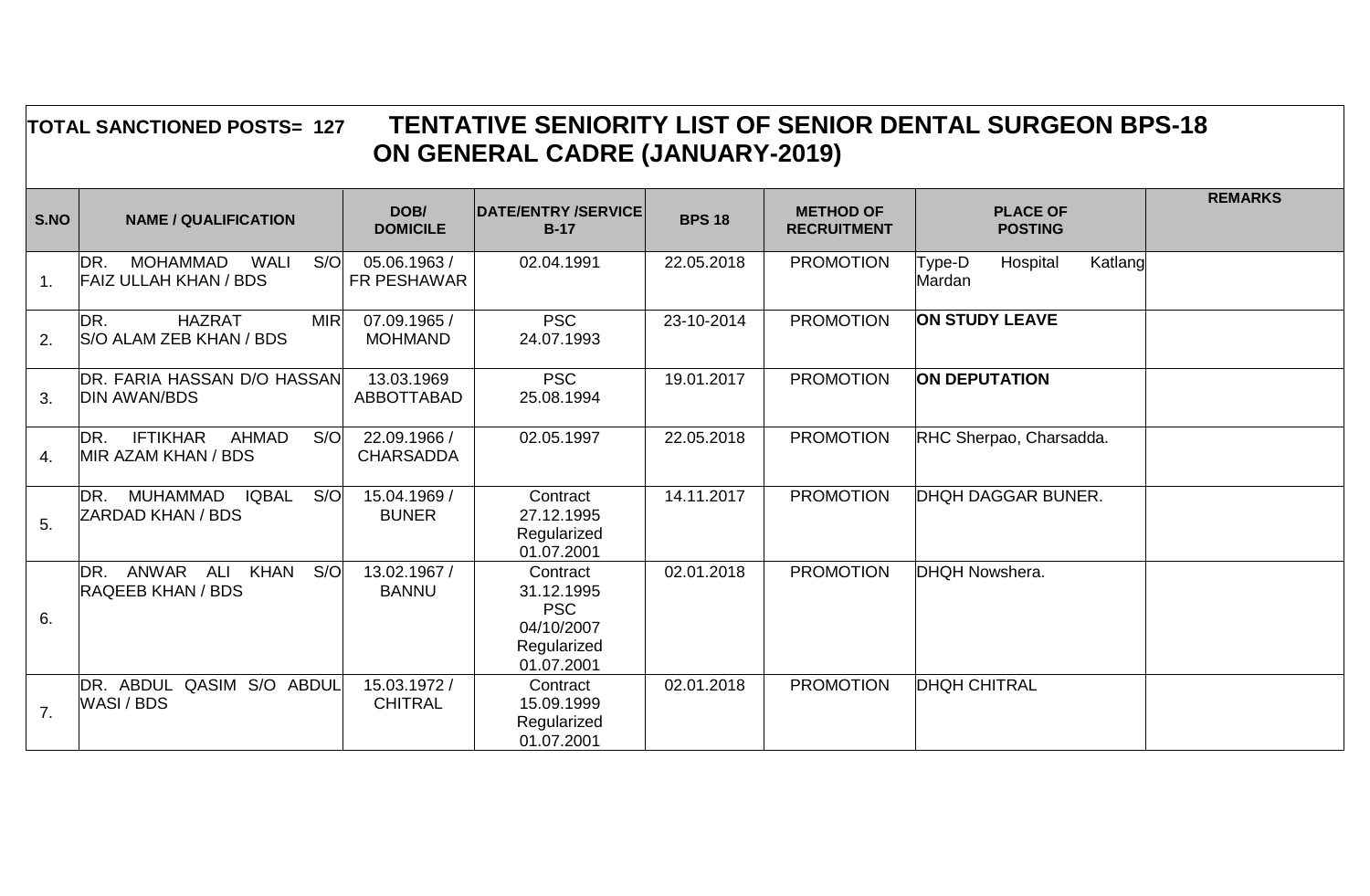| 8.  | DR. RAHEELA TABASSUM D/O<br>MUHAMMAD ALI / BDS         | 15.07.1967/<br>FR BANNU            | Contract<br>04.09.2002.<br>Regularized<br>04.09.2002                             | 02.01.2018 | <b>PROMOTION</b> | RHC Kakki Bannu.                              |  |
|-----|--------------------------------------------------------|------------------------------------|----------------------------------------------------------------------------------|------------|------------------|-----------------------------------------------|--|
| 9.  | DR. NOOR RAHMAN S/O MIAN<br>KHAN / BDS                 | 09.09.1969 /<br><b>MOHMAND AG:</b> | <b>PSC</b><br>04-02-2005.<br>Regularized<br>04.09.2002                           | 22.05.2018 | <b>PROMOTION</b> | <b>BKMC MARDAN.</b>                           |  |
| 10. | DR. MIR WALAYAT KHAN S/O MIR<br><b>AZAM KHAN / BDS</b> | 19.02.1970 /<br><b>CHITRAL</b>     | Contract<br>04.09.2002.<br>Regularized<br>04.09.2002                             | 02.01.2018 | <b>PROMOTION</b> | Type-D Hospital Shahbaz Garhi<br>Mardan.      |  |
| 11. | DR. SHAGUFTA YASMEEN D/O<br>MUHAMMAD MIRAJUD DIN / BDS | 20.03.1970 /<br><b>CHITRAL</b>     | Contract<br>04.09.2002.<br>Regularized<br>04.09.2002                             | 02.01.2018 | <b>PROMOTION</b> | DHQ: HOSPITAL CHITRAL                         |  |
| 12. | DR. KALEEMULLAH<br>S/O SHER<br>QADAM / BDS             | 01.09.1970 /<br><b>BAJOUR AG:</b>  | Contract<br>04.09.2002<br><b>PSC</b><br>04-02-2005.<br>Regularized<br>04.09.2002 | 14.11.2017 | <b>PROMOTION</b> | <b>DHS FATA</b>                               |  |
| 13. | DR. JANAM RAJ S/O SITA RAM,<br><b>BDS</b>              | 29.08.1973 /<br><b>BUNER</b>       | Contract<br>04.09.2002<br><b>PSC</b><br>04-02-2005.<br>Regularized<br>04.09.2002 | 02.01.2018 | <b>PROMOTION</b> | CAT-D<br><b>HOSPITAL</b><br>Barikot,<br>Swat. |  |
| 14. | <b>DR. IFTIKHAR AHMAD S/O ABDUR</b><br>RAZIQ/BDS       | 20.12.1973<br><b>MOHMAND</b>       | Contract<br>04.09.2002<br><b>PSC</b><br>04-02-2005.<br>Regularized<br>04.09.2002 | 14.11.2017 | <b>PROMOTION</b> | THQ: HOSPITAL SHABQADAR<br><b>CHARSADDA</b>   |  |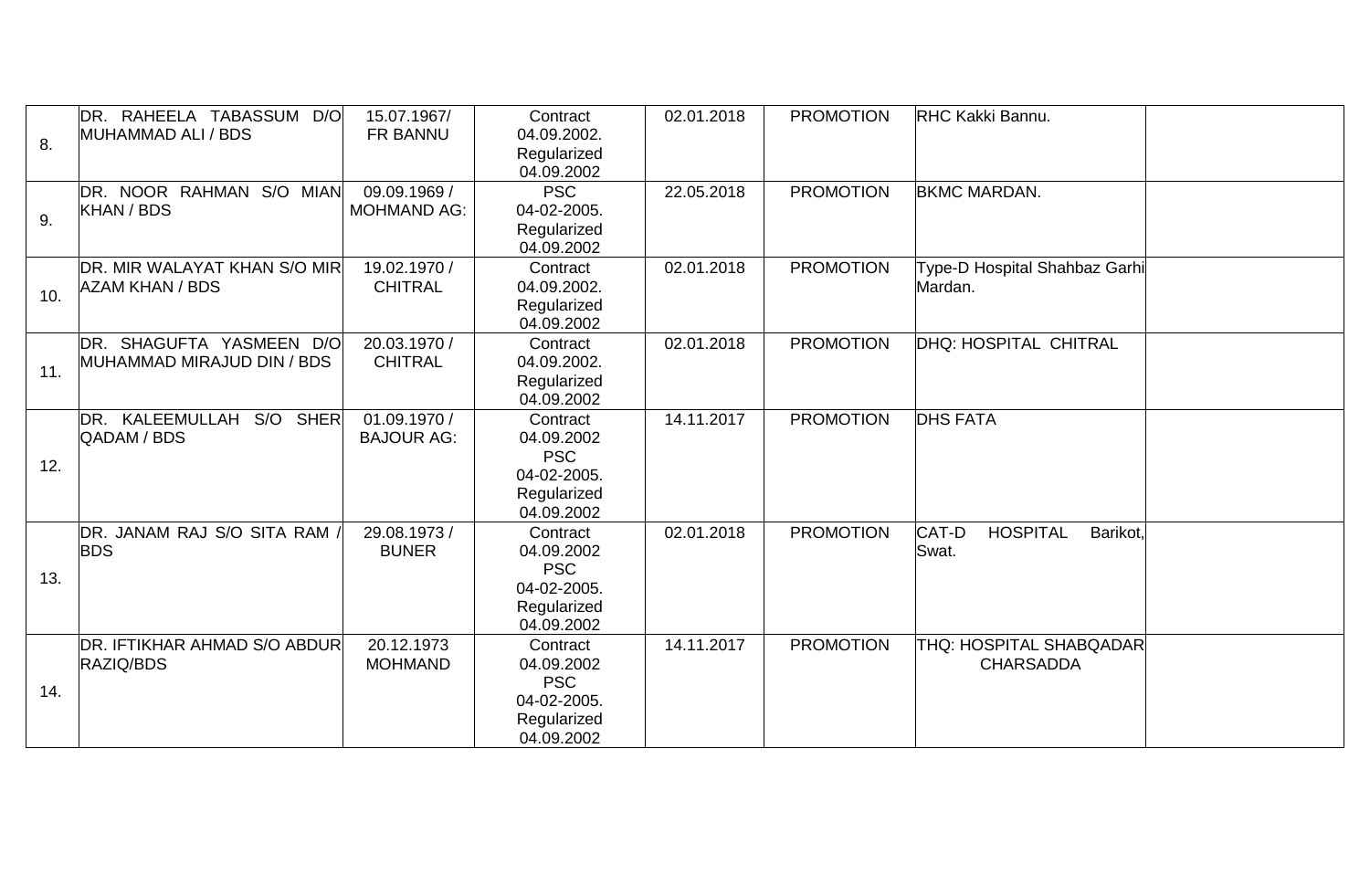| 15. | DR. IKRAMULLAH S/O<br><b>KARIM</b><br>ULLAH/BDS                    | 14.02.1974/<br><b>CHITRAL</b>   | Contract<br>04.09.2002.<br>Regularized<br>04.09.2002                             | 02.01.2018 | <b>PROMOTION</b> | <b>DHQH CHITRAL</b>                                                      |  |
|-----|--------------------------------------------------------------------|---------------------------------|----------------------------------------------------------------------------------|------------|------------------|--------------------------------------------------------------------------|--|
| 16. | DR. IJAZ AHMAD S/O KHISROW<br><b>AHMAD KHAN /BDS</b>               | 28.02.1975 /<br><b>CHITRAL</b>  | Contract<br>04.09.2002.<br>Regularized<br>04.09.2002                             | 14.11.2017 | <b>PROMOTION</b> | CAT-D<br><b>THQ</b><br><b>HOSPITAL</b><br><b>DAROSH DISTRICT CHITRAL</b> |  |
| 17. | <b>GUL</b><br><b>SHREEN</b><br>DR.<br>D/O<br><b>AMINULLAH /BDS</b> | 02.02.1976 /<br><b>PESHAWAR</b> | Contract<br>04.09.2002.<br>Regularized<br>04.09.2002                             | 14.11.2017 | <b>PROMOTION</b> | <b>RHC Takht Abad PESHAWAR.</b>                                          |  |
| 18. | DR. MUHAMMAD HANEEF<br>S/O<br><b>GUL SAHIB KHAN / BDS</b>          | 01.04.1976 /<br><b>KARAK</b>    | Contract<br>04.09.2002<br><b>PSC</b><br>04-02-2005.<br>Regularized<br>04.09.2002 | 14.11.2017 | <b>PROMOTION</b> | <b>WOMAN</b><br><b>CHILDREN</b><br>&<br><b>HOSPITAL KARAK</b>            |  |
| 19. | DR. ISMAIL S/O MIR ALAM KHAN /<br><b>BDS</b>                       | 03.04.1976 /<br><b>BUNER</b>    | Contract<br>04.09.2002<br><b>PSC</b><br>04-02-2005.<br>Regularized<br>04.09.2002 | 14.11.2017 | <b>PROMOTION</b> | <b>SGTH Swat</b>                                                         |  |
| 20. | DR. MUHAMMAD ASHFAQ S/O<br>TAJ MUHAMMAD KHAN WAZIR,<br><b>BDS</b>  | 23.03.1977 /<br>FR BANNU        | Contract<br>04.09.2002<br><b>PSC</b><br>04-02-2005.<br>Regularized<br>04.09.2002 | 14.11.2017 | <b>PROMOTION</b> | <b>PARAMEDIC INSTITUTE</b><br>D.I.KHAN                                   |  |
| 21. | DR. IJAZ REHMATULLAH<br>S/O<br><b>REHMATULLAH / BDS</b>            | 20.08.1977 /<br><b>LAKKI</b>    | Contract<br>04.09.2002<br><b>PSC</b><br>04/02/2005<br>Regularized<br>04.09.2002  | 14.11.2017 | <b>PROMOTION</b> | DHQ HOSPITAL HARIPUR                                                     |  |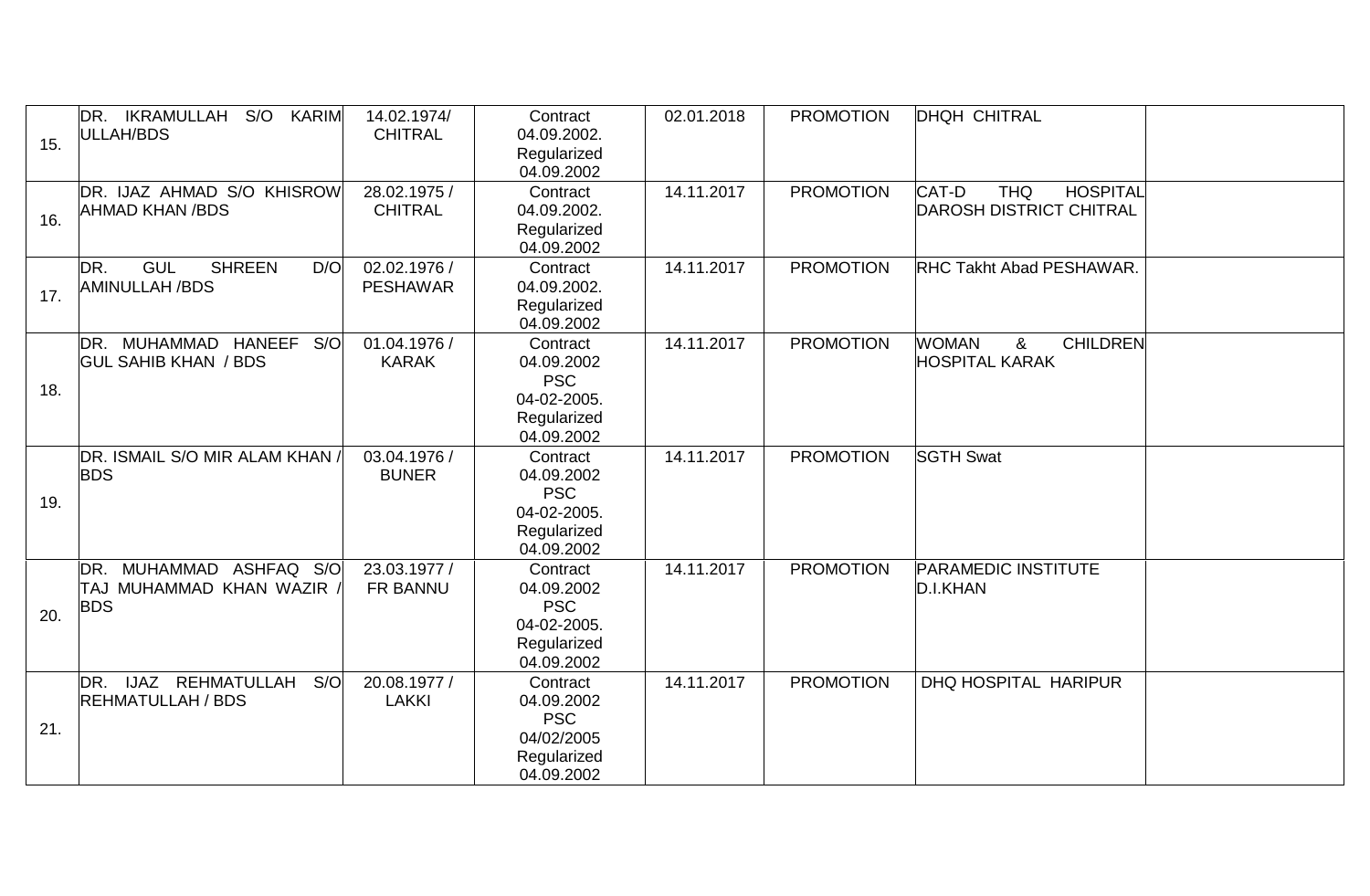| 22. | DR. MUHAMMAD ZEESHAN QAZI<br>S/O QAZI MUHAMMAD YOUSAF /<br><b>BDS</b> | 28.04.1975 /<br><b>PESHAWAR</b>                | <b>PSC</b><br>29.03.2004<br>Regularized<br>29.03.2004                                  | 14.11.2017 | <b>PROMOTION</b> | <b>KCD PESHAWAR</b>                |  |
|-----|-----------------------------------------------------------------------|------------------------------------------------|----------------------------------------------------------------------------------------|------------|------------------|------------------------------------|--|
| 23. | DR. ADNAN KHAN S/O MALAK<br>ZAD / BDS                                 | 06.02.1977 /<br><b>BANNU</b>                   | Contract<br>28.04.2004<br><b>PSC</b><br>28-04-2004<br><b>REGULARIZED</b><br>28-04-2004 | 02.01.2018 | <b>PROMOTION</b> | Services Hospital Peshawar         |  |
| 24. | DR. MUAMMAR QAZAFI S/O SHER<br>DAD KHAN / BDS                         | 01.05.1977 /<br><b>KARAK</b>                   | Contract<br>28.04.2004<br>Regularized<br>28.04.2004                                    | 02.01.2018 | <b>PROMOTION</b> | <b>THQH Banda Daud Shah Karak</b>  |  |
| 25. | DR. KHAN SAHIB S/O BAHADUR<br>SHAH / BDS                              | 20.01.1969 /<br><b>BAJOUR</b><br><b>AGENCY</b> | Contract<br>28.04.2004<br><b>REGULARIZED</b><br>28-04-2004                             | 14.11.2017 | <b>PROMOTION</b> | DHQH Bajaur.                       |  |
| 26. | DR. ISRAR ULLAH KHAN S/O H.<br><b>ABDUL LATIF DAWAR / BDS</b>         | 15.05.1975 /<br>N.W. AGENCY                    | Contract<br>28.04.2004<br><b>PSC</b><br>28-04-2004<br><b>REGULARIZED</b><br>28-04-2004 | 14.11.2017 | <b>PROMOTION</b> | CAT-D HOSPITAL MATTANI<br>PESHAWAR |  |
| 27. | DR. SHAH AMIN ULLAH S/O MIR<br><b>PAYOU JAN / BDS</b>                 | 18.04.1976 /<br>F.R BANNU                      | Contract<br>28.04.2004<br><b>REGULARIZED</b><br>28-04-2004                             | 14.11.2017 | <b>PROMOTION</b> | <b>KGNTH BANNU.</b>                |  |
| 28. | DR. MUBARAK ZEB<br>S/O TAJ<br><b>BAKHT SULTAN / BDS</b>               | 16.09.1979 /<br><b>SHANGLA</b>                 | Contract<br>04.02.2005<br><b>PSC</b><br><b>REGULARIZED</b><br>23-07-2005               | 02.01.2018 | <b>PROMOTION</b> | DHQH Shangla.                      |  |
| 29. | DR. FARHAN RAEES S/O RAEES<br>KHAN / BDS                              | 16.10.1978 /<br><b>NOWSHERA</b>                | <b>PSC</b><br><b>REGULARIZED</b><br>23-07-2005                                         | 22.05.2018 | <b>PROMOTION</b> | <b>BKMC MARDAN.</b>                |  |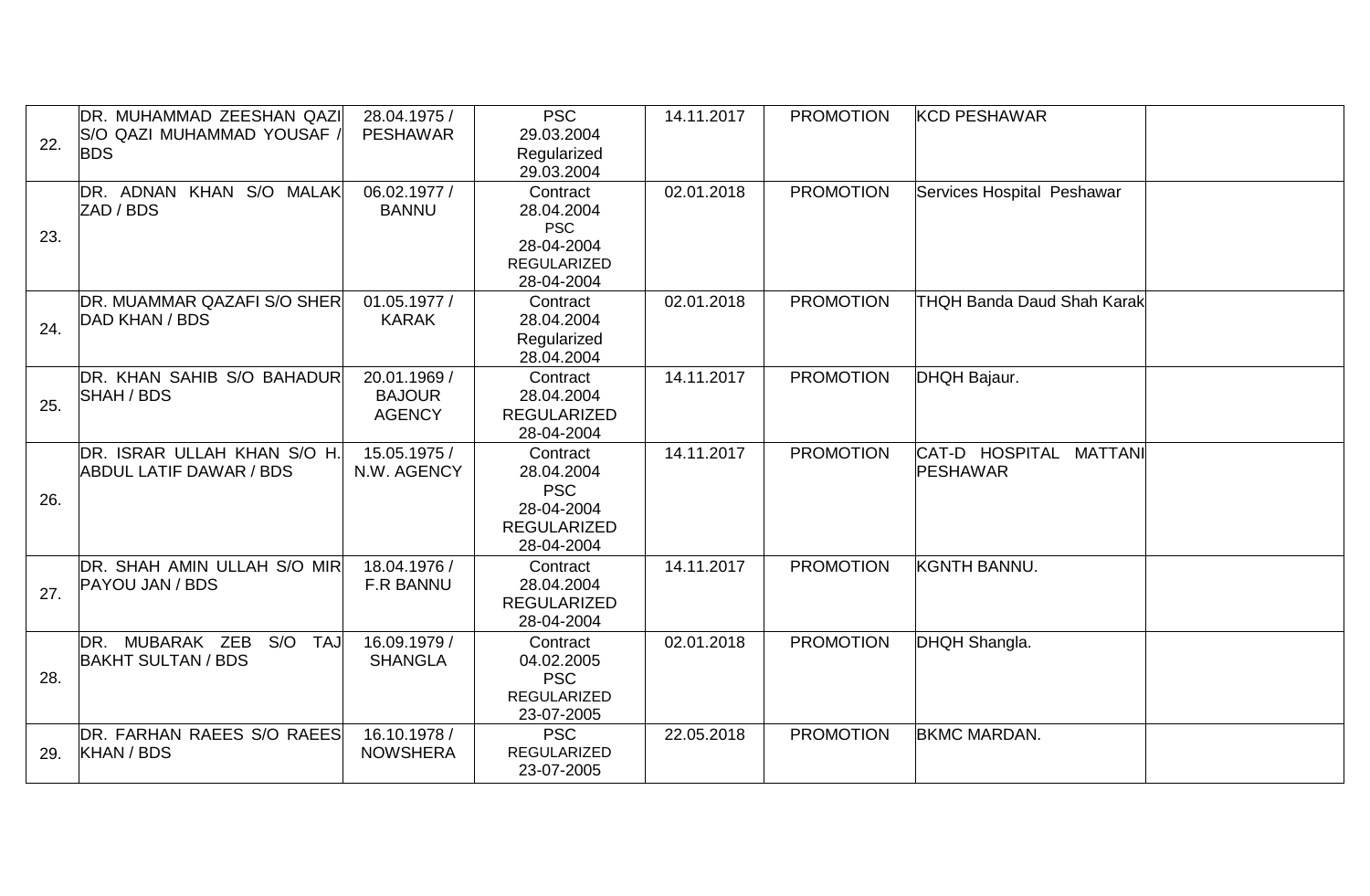| 30. | <b>RUBINA</b><br><b>NAZISH</b><br>DR.<br>D/O<br><b>HUSSAIN MUHAMMAD / BDS</b> | 03.08.1978 /<br><b>KARAK</b>        | Contract<br>04.02.2005<br><b>PSC</b><br><b>REGULARIZED</b><br>23-07-2005 | 14.11.2017 | <b>PROMOTION</b> | <b>HMC PESHAWAR</b>                                    |  |
|-----|-------------------------------------------------------------------------------|-------------------------------------|--------------------------------------------------------------------------|------------|------------------|--------------------------------------------------------|--|
| 31. | DR. SAADIA FARID MALIK D/O<br>MALIK MUHAMMAD FARID / BDS                      | 18.02.1975 /<br><b>HARIPUR</b>      | Contract<br>04.02.2005<br><b>PSC</b><br><b>REGULARIZED</b><br>23-07-2005 | 14.11.2017 | <b>PROMOTION</b> | <b>KCD PESHAWAR</b>                                    |  |
| 32. | <b>MURAD</b><br><b>USMAN</b><br>S/O<br>DR.<br>USMANUD DIN / BDS               | 12.03.1975 /<br><b>NOWSHERA</b>     | <b>PSC</b><br><b>REGULARIZED</b><br>23-07-2005                           | 22.05.2018 | <b>PROMOTION</b> | Cat-D<br>Hospital<br>Nizampur<br>Nowshera.             |  |
| 33. | DR. UZMA HAROON D/O HAROON<br><b>RASHEED / BDS</b>                            | 15.04.1971 /<br><b>DI KHAN</b>      | Contract<br>04.02.2005<br><b>PSC</b><br><b>REGULARIZED</b><br>23-07-2005 | 14.11.2017 | <b>PROMOTION</b> | DHQ: TEACHING HOSPITAL<br><b>DIKHAN</b>                |  |
| 34. | DR. KHURSHID ALI S/O SAIN<br>MUHAMMAD MALIK / BDS                             | 29.09.1974 /<br><b>MANSEHRA</b>     | Contract<br>04.02.2005<br><b>PSC</b><br><b>REGULARIZED</b><br>23-07-2005 | 14.11.2017 | <b>PROMOTION</b> | <b>KCD PESHAWAR</b>                                    |  |
| 35. | DR. MUHAMMAD SHAHID KHAN<br><b>S/O TAHMAS KHAN / BDS</b>                      | 01.01.1978 /<br><b>MANSEHRA</b>     | Contract<br>04.02.2005<br><b>PSC</b><br><b>REGULARIZED</b><br>23-07-2005 | 14.11.2017 | <b>PROMOTION</b> | KING ABDULLAH TEACHING<br>HOSPITAL MANSEHRA            |  |
| 36. | DR. MUHAMMAD ISHAQ KHAN<br>S/O MUHAMMAD IBRAHIM KHAN /<br><b>BDS</b>          | 04.04.1979 /<br><b>LAKKI MARWAT</b> | 04.10.2007                                                               | 02.01.2018 | <b>PROMOTION</b> | <b>RHC Landiwah Lakki Marwat</b>                       |  |
| 37. | <b>ANDALEEB</b><br>AWAN<br>DR.<br>D/O<br>GHULAM MUHAMMAD AWAN<br><b>BDS</b>   | 13.01.1976 /<br><b>PESHAWAR</b>     | 04.10.2007                                                               | 14.11.2017 | <b>PROMOTION</b> | CAT-D HOSPITAL<br><b>KAKA</b><br><b>SAHIB NOWSHERA</b> |  |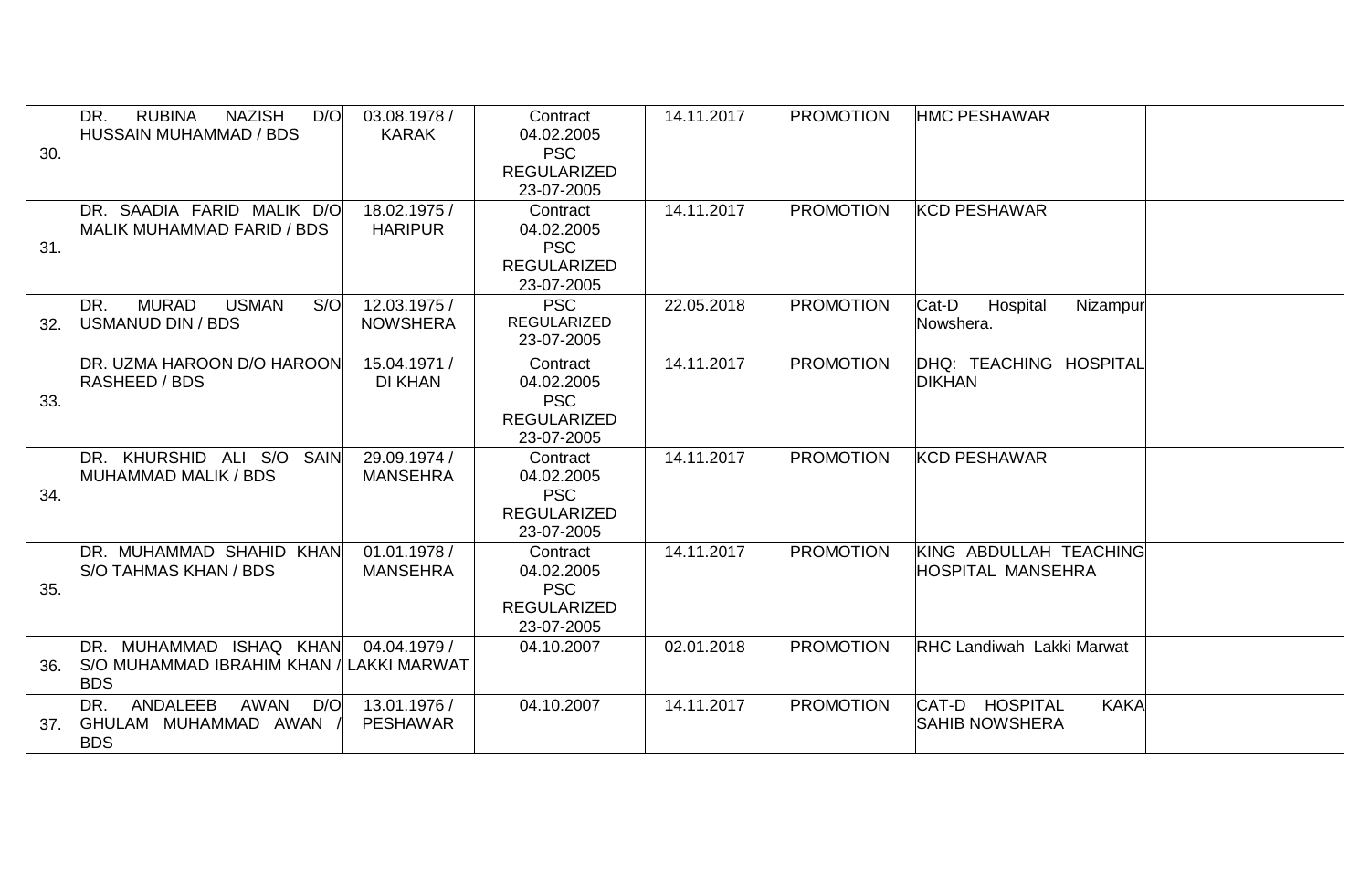| 38. | DR. FARAH AMBARIN D/O SYED<br>MUSHFIQ ALI / BDS                    | 28.03.1982 /<br><b>BANNU</b>                    | 04.10.2007 | 14.11.2017 | <b>PROMOTION</b> | GOVT:<br><b>NASEERULLAH</b><br><b>BABAR</b><br><b>MEMORIAL</b><br><b>HOSPITAL PESHAWAR</b> |  |
|-----|--------------------------------------------------------------------|-------------------------------------------------|------------|------------|------------------|--------------------------------------------------------------------------------------------|--|
| 39. | DR. MUHAMMAD ASIF S/O ABDUL<br><b>QAYUM KHANO / BDS</b>            | 03.04.1976 /<br><b>PESHAWAR</b>                 | 04.10.2007 | 02.01.2018 | <b>PROMOTION</b> | <b>KCD Peshawar.</b>                                                                       |  |
| 40. | DR. MUHAMMAD MASOOD KHAN<br><b>S/O MUMTAZ ALI KHAN / BDS</b>       | 24.12.1978 /<br><b>PESHAWAR</b>                 | 04.10.2007 | 22.05.2018 | <b>PROMOTION</b> | DHQH Charsadda.                                                                            |  |
| 41. | DR. MOHIB UD DIN S/O FIDA AZIZ<br>UD DIN / BDS                     | 12.10.1980 /<br><b>CHITRAL</b>                  | 04.10.2007 | 02.01.2018 | <b>PROMOTION</b> | <b>DHQH Chitral</b>                                                                        |  |
| 42. | DR. JAMIL KIFAYAT ULLAH S/O<br>KIFAYAT ULLHA AMIRZADA / BDS        | 19.05.1981 /<br><b>DIR</b>                      | 04.10.2007 | 14.11.2017 | <b>PROMOTION</b> | <b>KCD PESHAWAR</b>                                                                        |  |
| 43. | <b>DR. ZUBAIR QAYYUM S/O ABDUL</b><br><b>QAYYUM MUGHAL / BDS</b>   | 12.09.1977/<br>ABBOTTABAD                       | 04.10.2007 | 14.11.2017 | <b>PROMOTION</b> | <b>RHC LASSA NAWAB SAHIBI</b><br><b>DISTRICT MANSEHRA</b>                                  |  |
| 44. | <b>IDR. MUHAMMAD AYUB KHAN S/O</b><br><b>HAMNASH KHAN / BDS</b>    | 27.10.1979 /<br><b>BUNER</b>                    | 04.10.2007 | 14.11.2017 | <b>PROMOTION</b> | CAT-D HOSPITAL<br><b>PACHA</b><br><b>KALEY BUNER.</b>                                      |  |
| 45. | DR. FAHAD NAZIR S/O NAZIR<br>AHMAD / BDS                           | 04.05.1980 /<br><b>MOHMAND</b><br><b>AGENCY</b> | 04.10.2007 | 14.11.2017 | <b>PROMOTION</b> | DHQH Landi Kotal.                                                                          |  |
| 46. | DR. ZIA-UL-HAQ S/O HAMID-UL-<br>HAQ / BDS                          | 22.07.1978<br><b>MOHMAND</b><br><b>AGENCY</b>   | 04.10.2007 | 14.11.2017 | <b>PROMOTION</b> | <b>HOSPITAL</b><br>CAT-D<br><b>MANKI</b><br><b>SHARIF NOWSHERA</b>                         |  |
|     | DR. ADNAN S/O MUHAMMAD<br>47. ZAFRAN / BDS                         | 27.03.1980 /<br><b>MANSEHRA</b>                 | 04.10.2007 | 14.11.2017 | <b>PROMOTION</b> | <b>DHO MANSEHRA.</b>                                                                       |  |
| 48. | DR. ASMA ANWAR BHATTI D/O<br>MUHAMMAD ANWAR BHATTI /<br><b>BDS</b> | 13.12.1979 /<br>ABBOTTABAD                      | 04-10-2007 | 02.01.2018 | <b>PROMOTION</b> | DHQH ABBOTTABAD.                                                                           |  |